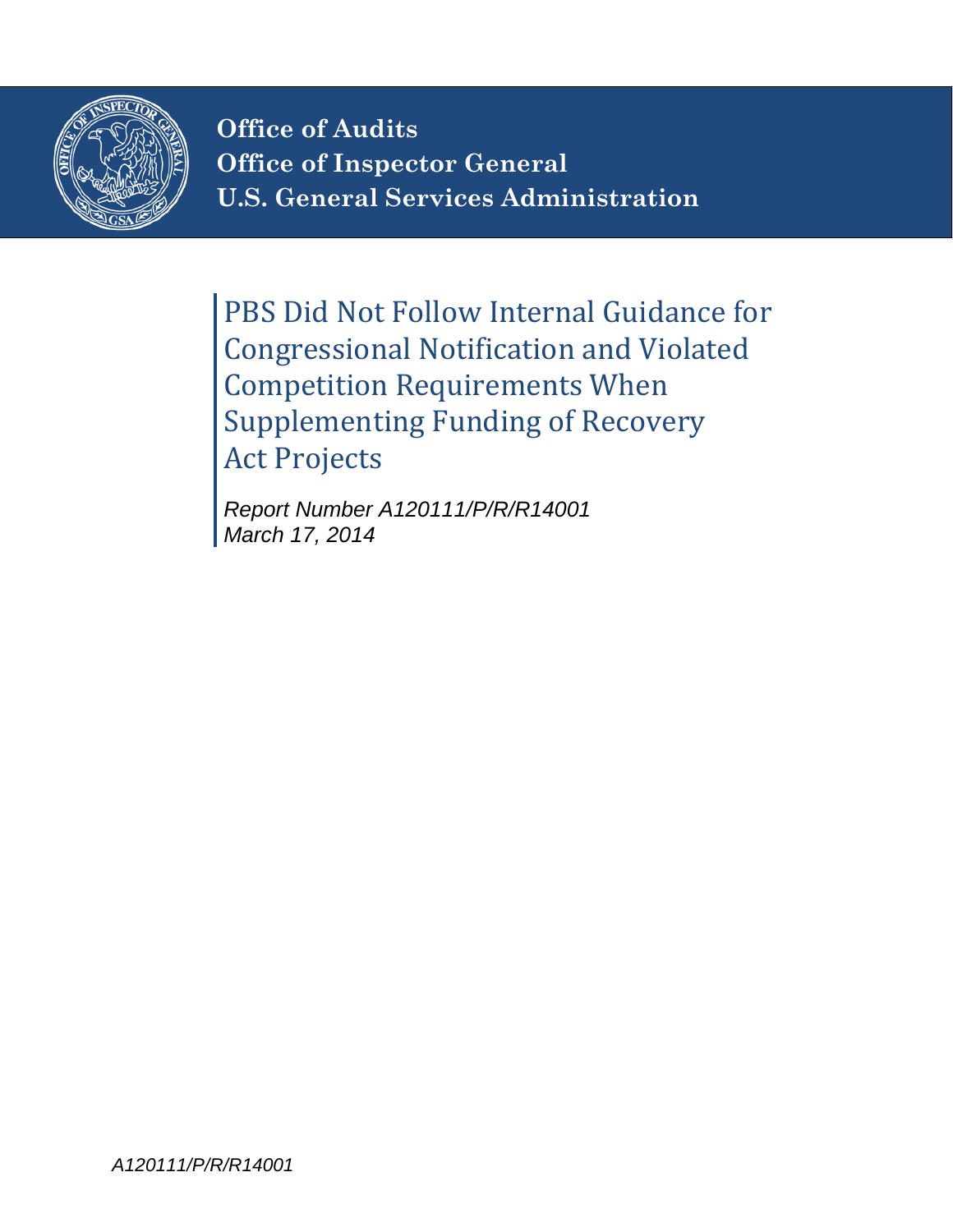

**Office of Audits Office of Inspector General U.S. General Services Administration**

#### **OBJECTIVE**

Our objective was to determine whether the Public Buildings Service (PBS) supplemented the funding of the American Recovery and Reinvestment Act of 2009 (Recovery Act) projects with non-Recovery Act funds. If so, determine if the funds were used in compliance with applicable laws, regulations, and policies.

*Real Property Audit Office (JA-R) 1800 F Street, NW Room 5215 Washington, DC 20405 (202) 219-0088*

## **REPORT ABSTRACT**

**PBS Did Not Follow Internal Guidance for Congressional Notification and Violated Competition Requirements When Supplementing Funding of Recovery Act Projects** *Report Number A120111/P/R/R14001*

*March 17, 2014*

#### *WHAT WE FOUND*

We identified the following during our audit:

Finding 1 – PBS supplemented Recovery Act projects with non-Recovery Act funds without notifying Congress.

Finding 2 – PBS awarded Recovery Act contract modifications in violation of competition requirements.

#### *WHAT WE RECOMMEND*

Based on our audit findings, we recommend that the PBS Commissioner:

- 1. Notify Congress of the use of Minor Repairs and Alterations funds to supplement Recovery Act projects.
- 2. Perform an internal review to identify Recovery Act projects that were supplemented with non-Recovery Act funds without Congressional notification. Notify Congress of any additional projects with supplemental funding.
- 3. Ensure that changes outside the scope of the contract are handled in accordance with Federal Acquisition Regulation Part 6.

## *MANAGEMENT COMMENTS*

The PBS Commissioner concurred with the recommendations. Management's written comments to the draft report are included as *Appendix C*.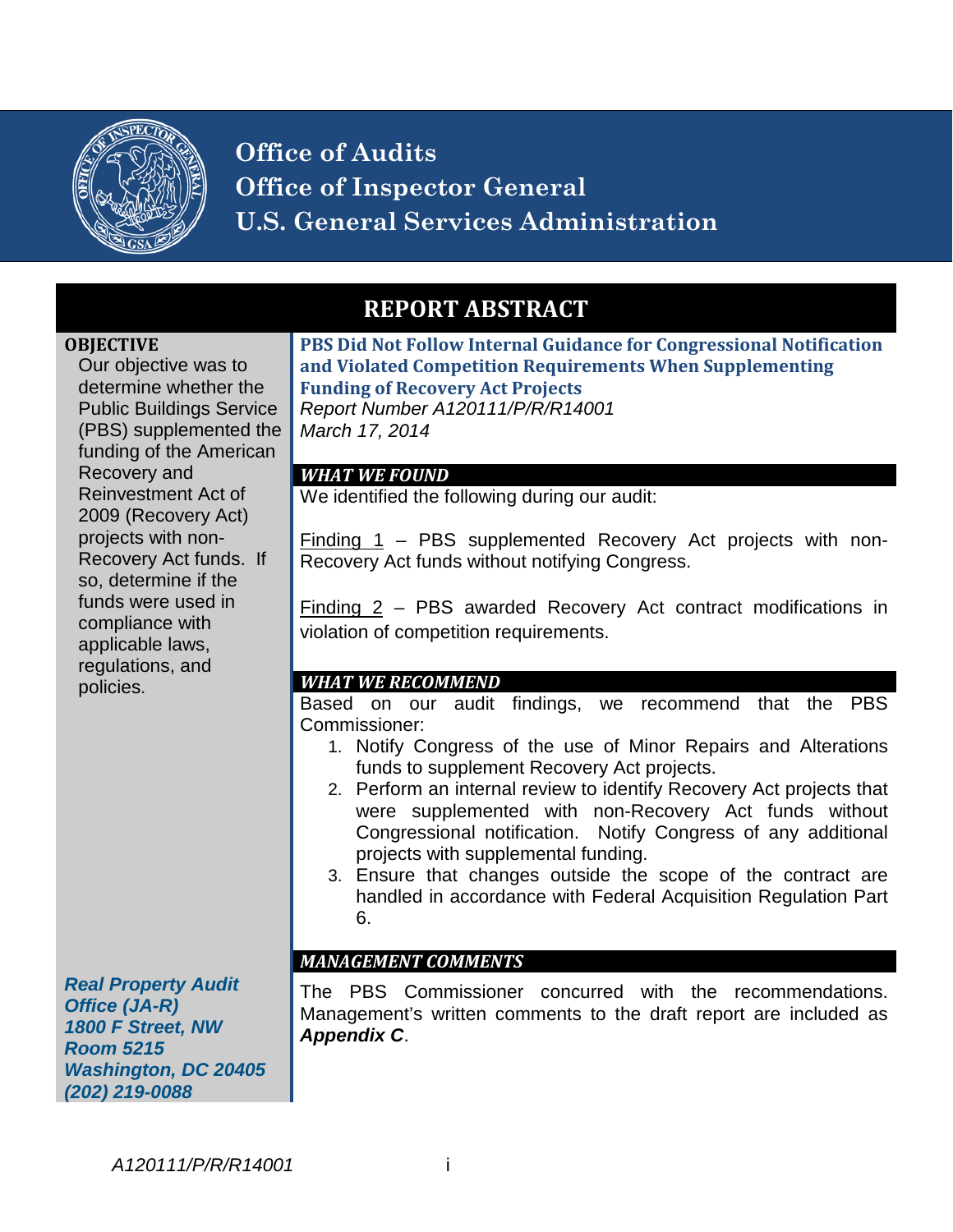

*Office of Audits Office of Inspector General U.S. General Services Administration*

DATE: March 17, 2014

- TO: Norman S. Dong **Commissioner** Public Buildings Service (P)
- Susan P. Hall FROM: Susan P. Hall Audit Manager Real Property Audit Office (JA-R)
- SUBJECT: PBS Did Not Follow Internal Guidance for Congressional Notification and Violated Competition Requirements When Supplementing Funding of Recovery Act Projects *Report Number A120111/P/R/R14001*

This report presents the results of our audit entitled PBS Did Not Follow Internal Guidance for Congressional Notification and Violated Competition Requirements When Supplementing Funding of Recovery Act Projects.Our findings and recommendations are summarized in the Report Abstract. Instructions regarding the audit resolution process can be found in the email that transmitted this report.

Your written comments to the draft report are included in *Appendix C* of this report.

If you have any questions regarding this report, please contact me or any member of the audit team at the following:

| Susan P. Hall     | Audit Manager             | susan.hall@gsaig.gov     | 202 501-2073 |
|-------------------|---------------------------|--------------------------|--------------|
| Jeffrey W. Funk   | Auditor-In-Charge         | jeffrey.funk@gsaig.gov   | 202 501-1908 |
| Maria R. Aburto   | <b>Management Analyst</b> | maria.aburto@gsaig.gov   | 202 219-1520 |
| Gregory S. Kepner | <b>Auditor</b>            | gregory.kepner@gsaig.gov | 202 273-4999 |

On behalf of the audit team, I would like to thank you and your staff for your assistance during this audit.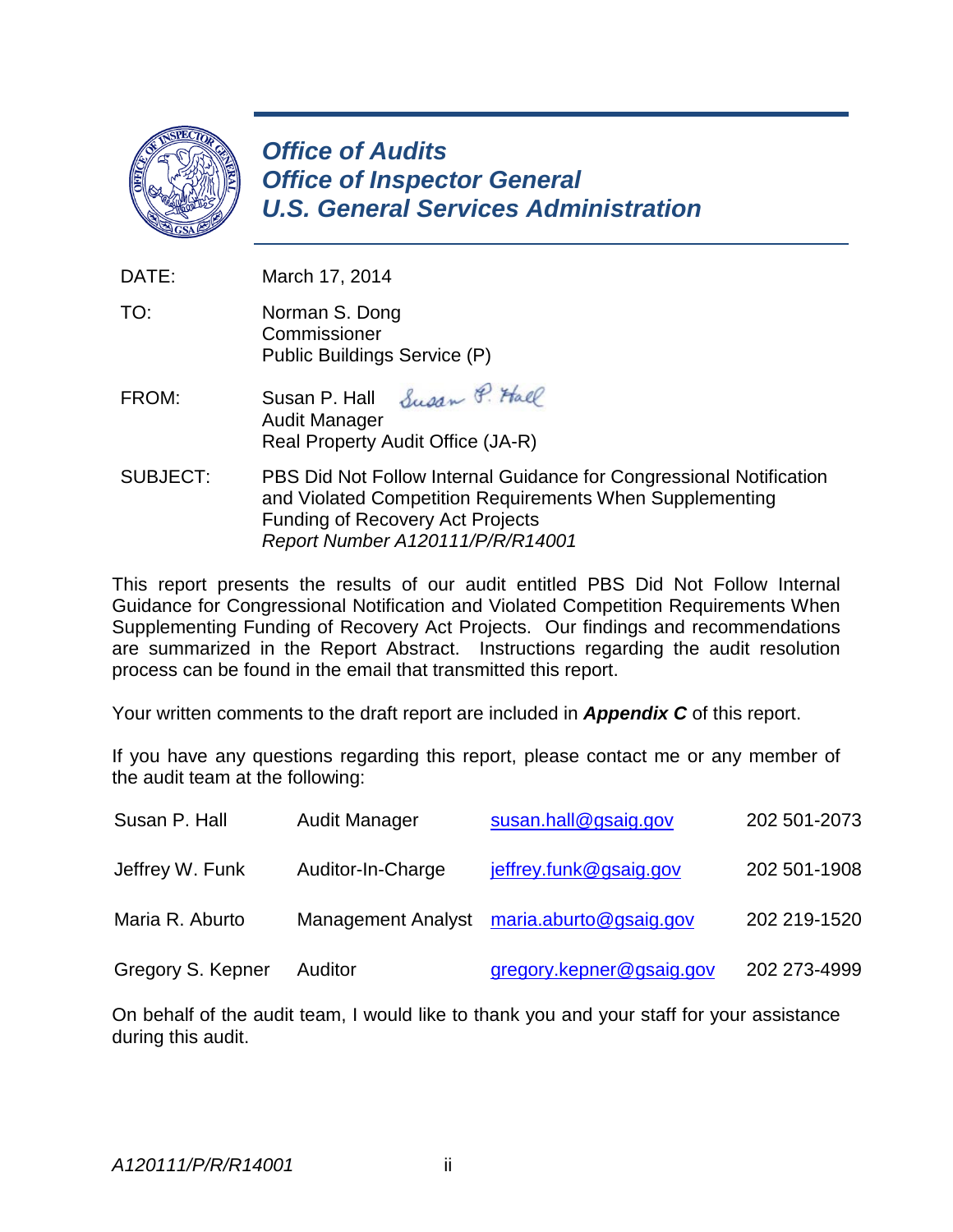# **Table of Contents**

| <b>Results</b>                                                                 |
|--------------------------------------------------------------------------------|
| Finding 1 - PBS supplemented Recovery Act projects with non-Recovery Act funds |
|                                                                                |
|                                                                                |
|                                                                                |
|                                                                                |
| Finding 2 – PBS awarded Recovery Act contract modifications in violation of    |
|                                                                                |
|                                                                                |
|                                                                                |
| <b>Appendixes</b>                                                              |
|                                                                                |
|                                                                                |
|                                                                                |
|                                                                                |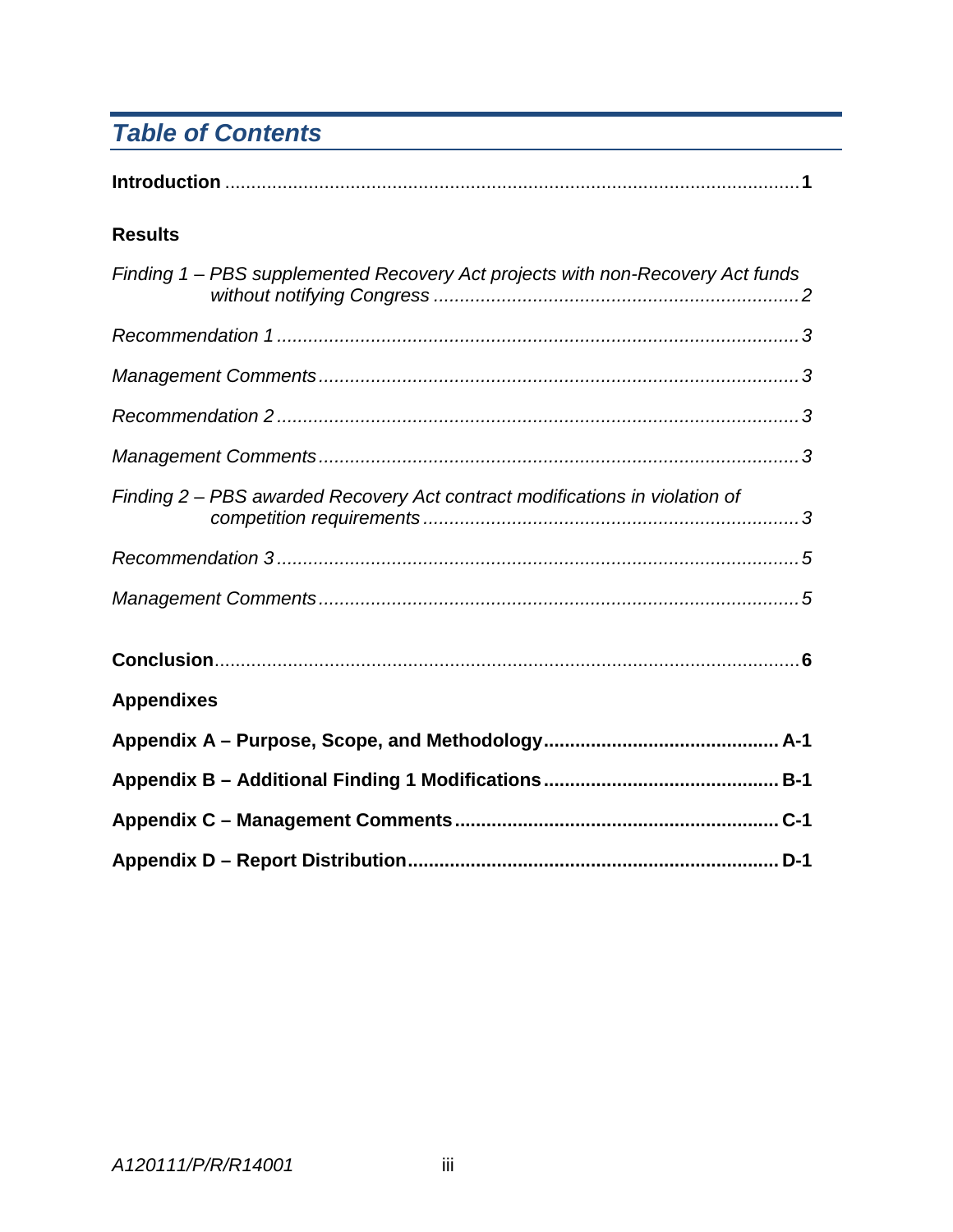## *Introduction*

The American Recovery and Reinvestment Act of 2009 (Recovery Act) provided the General Services Administration (GSA) with \$5.55 billion for the Federal Buildings Fund. In accordance with the Recovery Act, the GSA Public Buildings Service (PBS) is using the funds to convert federal buildings into High-Performance Green Buildings, as well as to construct federal buildings, courthouses, and land ports of entry.

The GSA Office of Inspector General (OIG) is conducting oversight of the projects funded by the Recovery Act. As a part of this effort, the OIG reviewed modernization projects funded by the Recovery Act for instances where PBS supplemented said projects with non-Recovery Act funding. These projects consisted of full and partial building modernizations that included the replacement of mechanical, electrical, and plumbing systems; fire and life safety systems; interior and exterior finishes, etc. This report documents reportable conditions in the Northeast and Caribbean, Mid-Atlantic, Great Lakes, Rocky Mountain, and Pacific Rim Regions.

The objective of our audit was to determine whether PBS supplemented the funding of Recovery Act projects with non-Recovery Act funds. If so, determine if the funds were used in compliance with applicable laws, regulations, and policies.

See *Appendix A* – Purpose, Scope, and Methodology for additional details.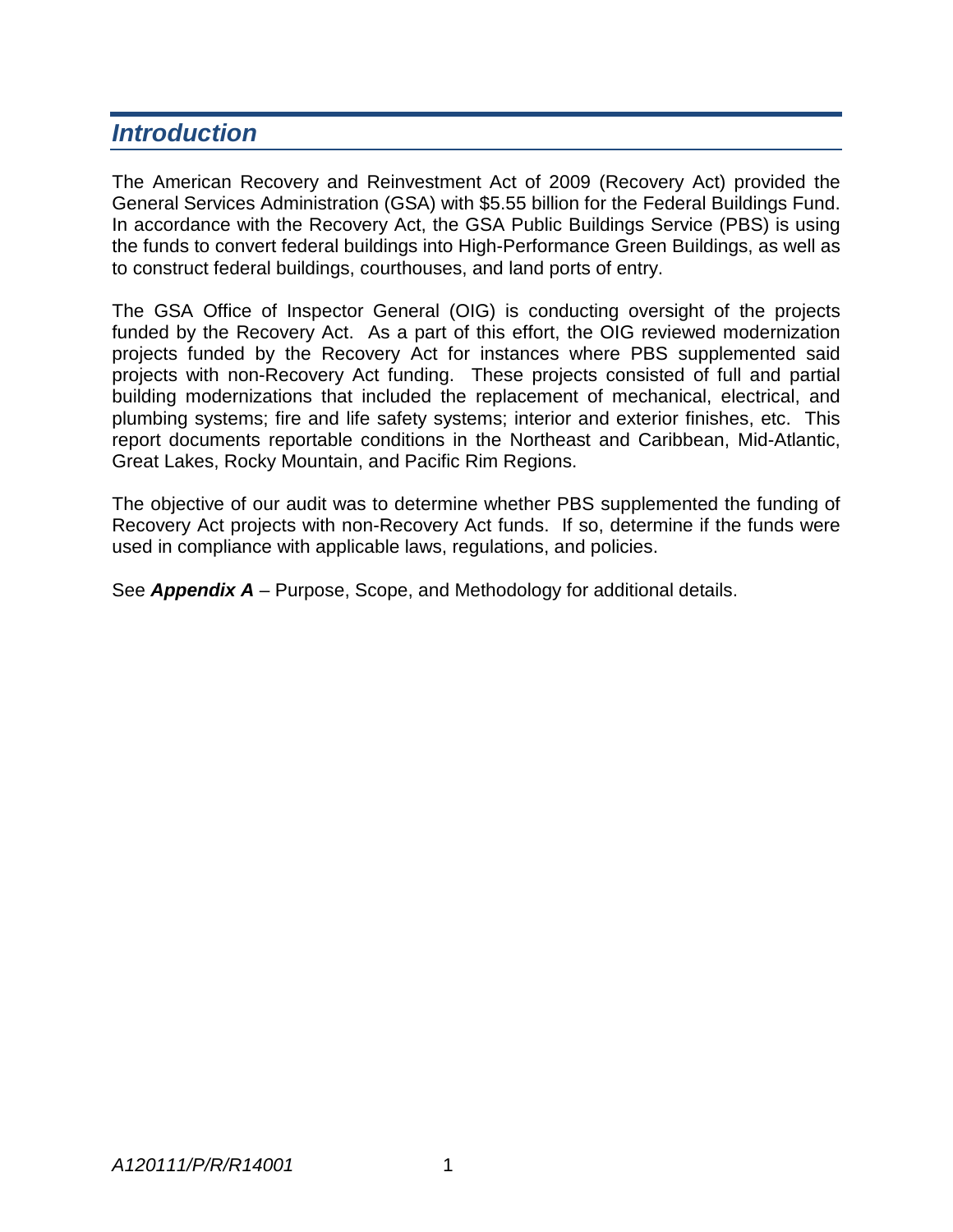## *Results*

### **Finding 1 – PBS supplemented Recovery Act projects with non-Recovery Act funds without notifying Congress.**

PBS did not follow its internal guidance to notify Congress when it supplemented Recovery Act projects with non-Recovery Act Minor Repairs and Alterations (Minor R&A) funds.

Minor R&A funds,<sup>[1](#page-5-0)</sup> part of PBS's Capital Program, are generally used to fund projects below the prospectus limit.<sup>[2](#page-5-1)</sup> They are necessary to keep GSA's building inventory in a proper state of repair to protect the building's value, contribute to its income-producing potential, and ensure the continuity of client missions. If the funds are used for another purpose, Congress should be notified.

As part of its Recovery Act implementation, PBS issued "Guidance on use of BA54 funds on ARRA (Recovery Act) projects" to clarify how Minor R&A funds could be used in combination with Recovery Act funding. This policy states that "if the BA03 funding exceeds the prospectus threshold and BA54 funding is also planned for the same scope, Congressional notification is also recommended."<sup>[3](#page-5-2)</sup> Therefore, PBS should have notified Congress of the Recovery Act projects that used Minor R&A funds for the same scope as recommended by this policy. However, PBS supplemented Recovery Act funds with Minor R&A funds on several prospectus-level projects without reporting it to Congress. Below are three examples:<sup>[4](#page-5-3)</sup>

- The John C. Kluczynski Federal Building and U.S. Loop Post Office Facility project included modification PS17 for \$950,000 in Minor R&A funds. The work was primarily for fire proofing repairs and fire stopping perimeter columns. When the contractor opened the walls to perform its work, it determined that the fire proofing was in need of repairs to meet building code. This work was an unforeseen site condition of the Recovery Act project.
- The New Custom House Federal Office Building, modification PS08, used \$2.6 million in Minor R&A funds for historical improvements. The historical improvements included the addition of first floor transoms, higher ceilings in the public areas, historical lighting, and lay-in light fixtures. Since the Recovery Act scope of work included upgrades to lighting and historic preservation, this modification is considered within the scope of the project.

<span id="page-5-1"></span><span id="page-5-0"></span><sup>&</sup>lt;sup>1</sup> Minor R&A funds use Budget Activity (BA) 54.<br><sup>2</sup> The prospectus limit is the dollar threshold (\$2.79 million for fiscal year 2013) above which a project requires Congressional approval.

<span id="page-5-2"></span> $3$  BA03 is a Recovery Act (also referred to as ARRA) Budget Activity fund code for High-Performance Green Buildings (Modernization and Limited Scope) projects. <sup>4</sup> Additional projects and modifications are discussed in *Appendix B*.

<span id="page-5-3"></span>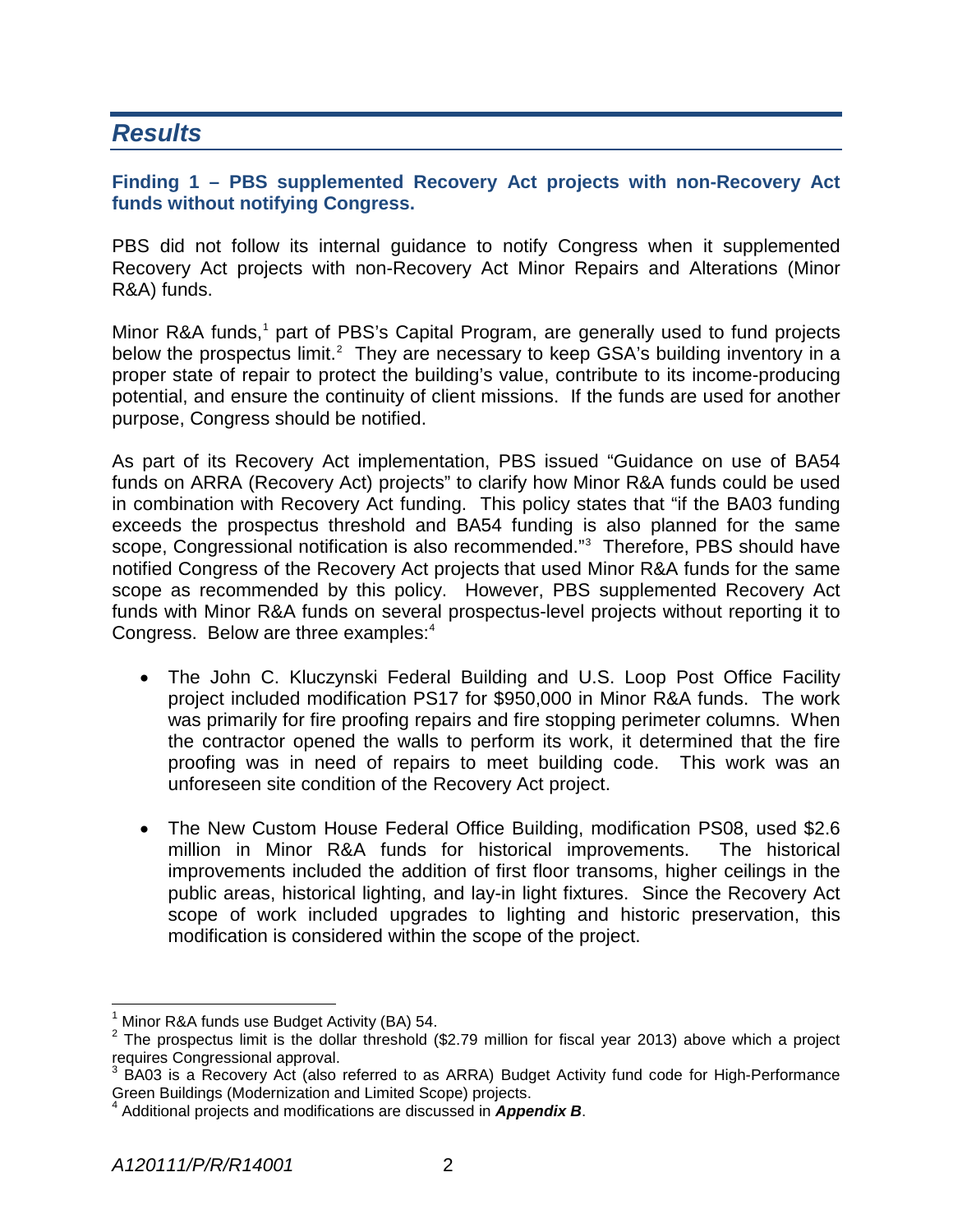• The Richard H. Poff Federal Building modernization project used \$875,000 in Minor R&A funds, via modification PC13, for a unified fire alarm system. The Recovery Act project's FedBizOpps contract synopsis and Project Management<br>Plan cited the fire alarm system. Cost estimates prepared by the Plan cited the fire alarm system. Architect/Engineer and Construction Manager as Agent also included the fire alarm system under Construction Option 3. Therefore, the fire alarm system was within the scope of the project.

PBS regional officials informed us that they did not notify Congress about the use of Minor R&A funds on these projects because they did not believe such notification was required.

While we do not question the legitimacy of the work performed on the Recovery Act projects using Minor R&A funds, the use of these funds lacks transparency with regard to the actual cost of the projects as well as how PBS is using its Minor R&A funds. Further, by using these funds to supplement Recovery Act projects, PBS reduces the funding available for its normal improvement, maintenance, and repair of its building inventory.

#### Recommendation 1

The PBS Commissioner should notify Congress of the use of Minor Repairs and Alterations funds to supplement Recovery Act projects.

#### Management Comments

In its comments, management agreed with the audit finding and concurred with the recommendation (See *Appendix C*)*.*

#### Recommendation 2

The PBS Commissioner should perform an internal review to identify Recovery Act projects that were supplemented with non-Recovery Act funding without Congressional notification. Additionally, the PBS Commissioner should notify Congress of any additional projects with supplemental funding.

#### Management Comments

In its comments, management agreed with the audit finding and concurred with the recommendation (*See Appendix C*)*.*

### **Finding 2 – PBS awarded Recovery Act contract modifications in violation of competition requirements.**

PBS's modifications for child care center renovations at the Cesar E. Chavez Memorial Building (Chavez) violated competition requirements. The Federal Acquisition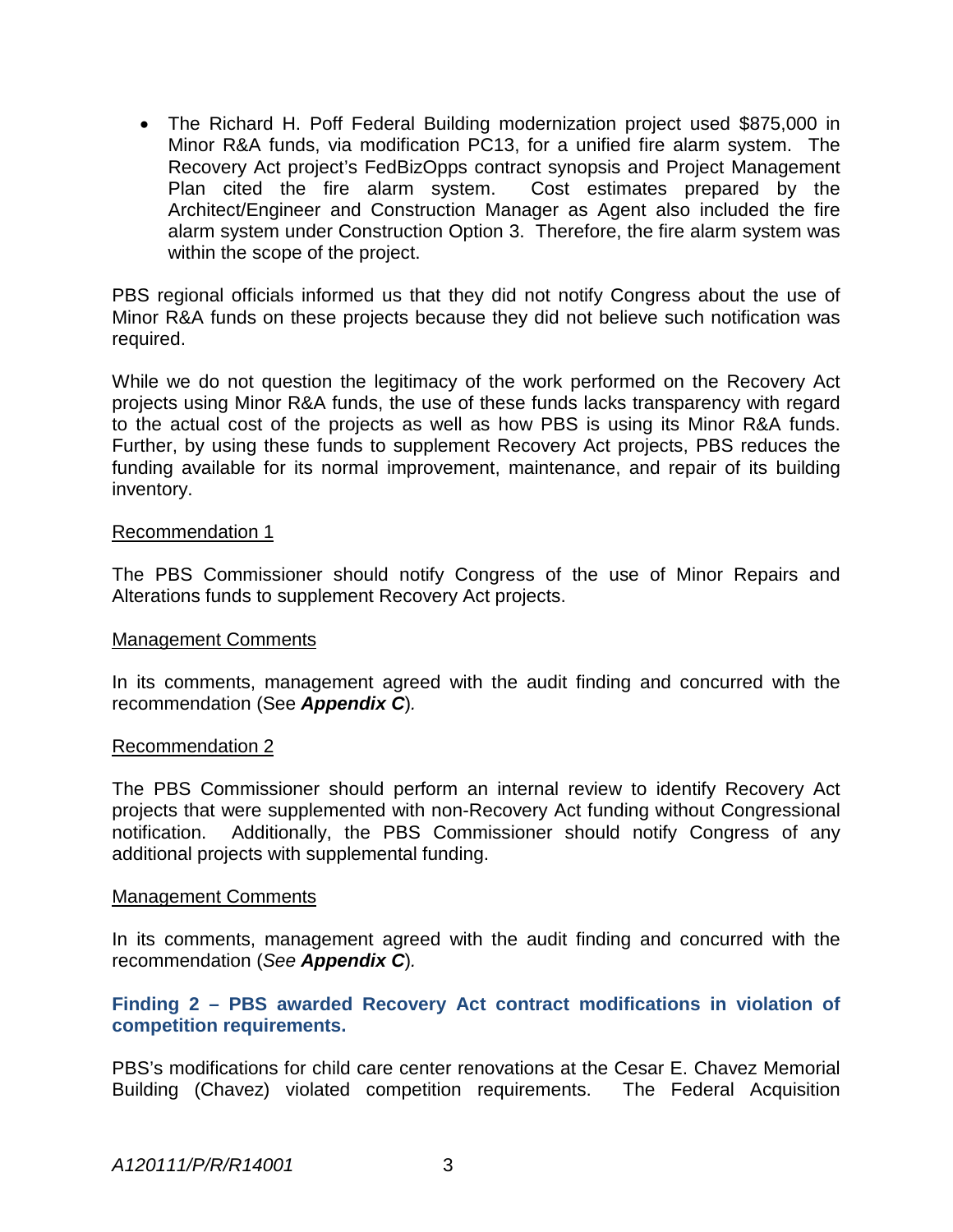Regulation (FAR) allows changes that are "within the general scope of the contract." The Chavez Recovery Act project's general scope included a parking garage replacement; first and second floor renovations; elevator and lobby upgrades; swing space; building skin replacement; ceiling replacement; roof and penthouse improvements; condenser and chilled water, mechanical, electrical, and plumbing, and Leadership in Energy and Environmental Design upgrades; photovoltaic panels; and Recovery Act performance upgrades. According to the request for proposals, the "first and second floor renovation" included some design and construction work for the child care center. However, the child care center work associated with the Chavez Recovery Act contract was limited to external work (*e.g.*, emergency exit, replacement of building skin).

The subsequent contract modifications involved a complete redesign of the interior of the existing 3,260 square foot child care center, and the addition of 2,250 square feet "to provide additional space for proper circulation, play and quiet area, and staff areas." The modifications increased the type and nature of the work and could not have been reasonably anticipated by the offerors. As such, the modifications are outside the scope of the contract and the contracting officer had no authority to order the work under FAR [5](#page-7-0)2.243-4 Changes.<sup>5</sup>

The award of the child care center modifications to the Recovery Act contractor does not meet the requirements of FAR 6.3 – Other than Full and Open Competition. FAR 6.3 contains several requirements for procurements not conducted through full and open competition. Prior to starting negotiations for a sole source contract, contracting officers must justify the action in writing and obtain proper approval.

FAR 6.303 requires that each justification include sufficient facts and rationale. The FAR lists 12 requirements in every sole source justification, including, but not limited to: identification of the statutory authority permitting other than full and open competition (*i.e.*, the "other than full and open" circumstances listed in FAR 6.302), a demonstration that the proposed contractor has unique qualifications, a description of efforts made to ensure that offers are solicited from as many potential sources as practical, and a determination that the anticipated cost will be fair and reasonable.

The Chavez contract file had limited information concerning the sole source justification. PBS failed to cite the statutory authority permitting "other than full and open" competition for the child care center renovation project. Rather, the contract file contained a memorandum indicating it was in the best interest of the Government to award the child care center renovation project to the modernization contractor to eliminate any conflicts that may be encountered if there were multiple contractors working in the same area. It also stated that the contractor was already mobilized and PBS would realize savings by not paying additional overhead and mobilization fees.

<span id="page-7-0"></span><sup>5</sup> FAR 52.243-4 Changes states "the Contracting Officer may, at any time, without notice to the sureties, if any, by written order designated or indicated to be a change order, make changes in the work within the general scope of the contract." Thus, if the work is not within the general scope of the contract, the contracting officer does not have authority under the Changes clause to make changes.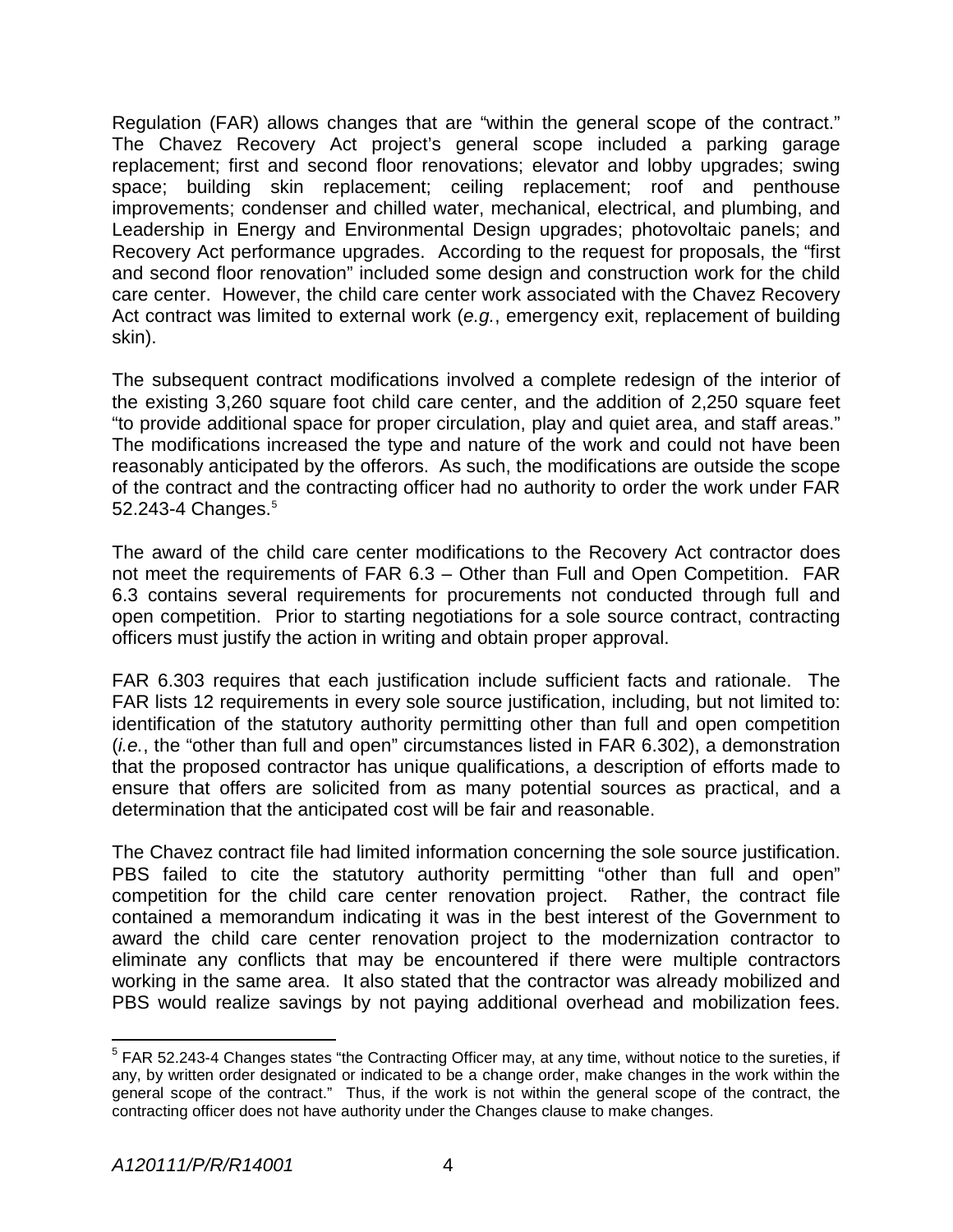Although the contract file documented the contracting officer's fair and reasonable price determination, it did not address the other factors/information required under FAR 6.303. The project team informed us that a sole source justification was not completed.

Additionally, the award of the child care center renovation modifications lacked the proper approvals. Approval authority varies as the value of the contract increases. According to FAR 6.304(a)(1), the contracting officer may not approve sole source awards exceeding \$650,000. For a proposed contract over \$650,000, but not exceeding \$12.5 million, "a competition advocate for the procuring activity" must approve the justification. FAR 6.304(d) requires that agencies include the estimated dollar value of all options when determining the approval level of a justification. Modifications PS02 and PS21, totaling \$697,048, were for child care center renovations. Modification PS02 was awarded for \$515,151 to establish the base contract and options for an exterior play surface, millwork, and flooring. Modification PS21 awarded all of the options for \$181,897. Since the sole source award (inclusive of options) was above \$650,000, the justification (which was never completed) needed to be approved by a competition advocate.

### Recommendation 3

The PBS Commissioner should ensure that changes outside the scope of the contract are handled in accordance with FAR Part 6.

#### Management Comments

In its comments, management agreed with the audit finding and concurred with the recommendation (See *Appendix C*).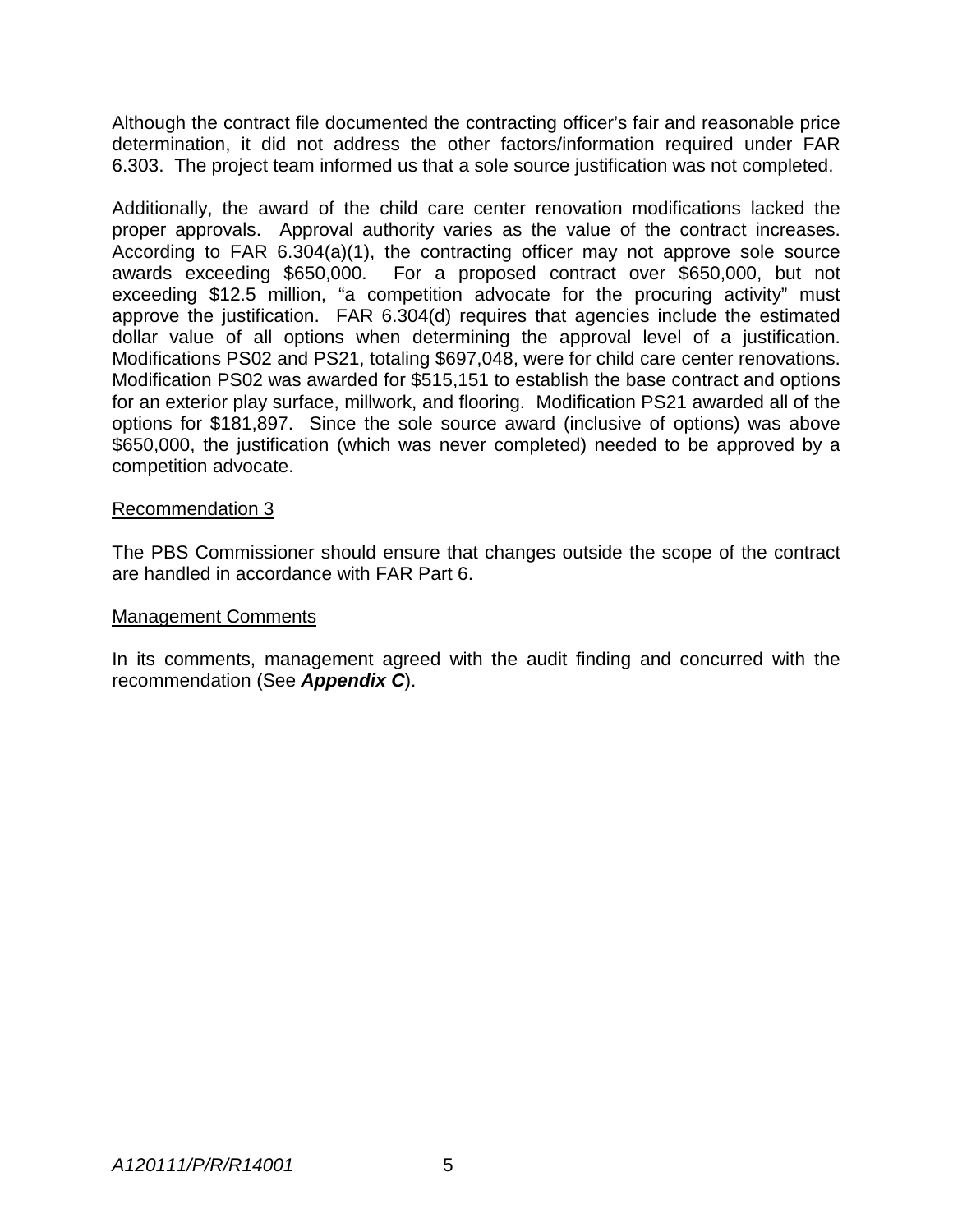## *Conclusion*

The audit identified two deficiencies: PBS supplemented Recovery Act projects with non-Recovery Act funds without notifying Congress and PBS awarded contract modifications in violation of competition requirements. The PBS Commissioner should: (1) notify Congress of the use of Minor R&A funds to supplement Recovery Act projects; (2) perform an internal review to identify Recovery Act projects that were supplemented with non-Recovery Act funding without Congressional notification; and (3) ensure that changes outside the scope of the contract are handled in accordance with FAR Part 6.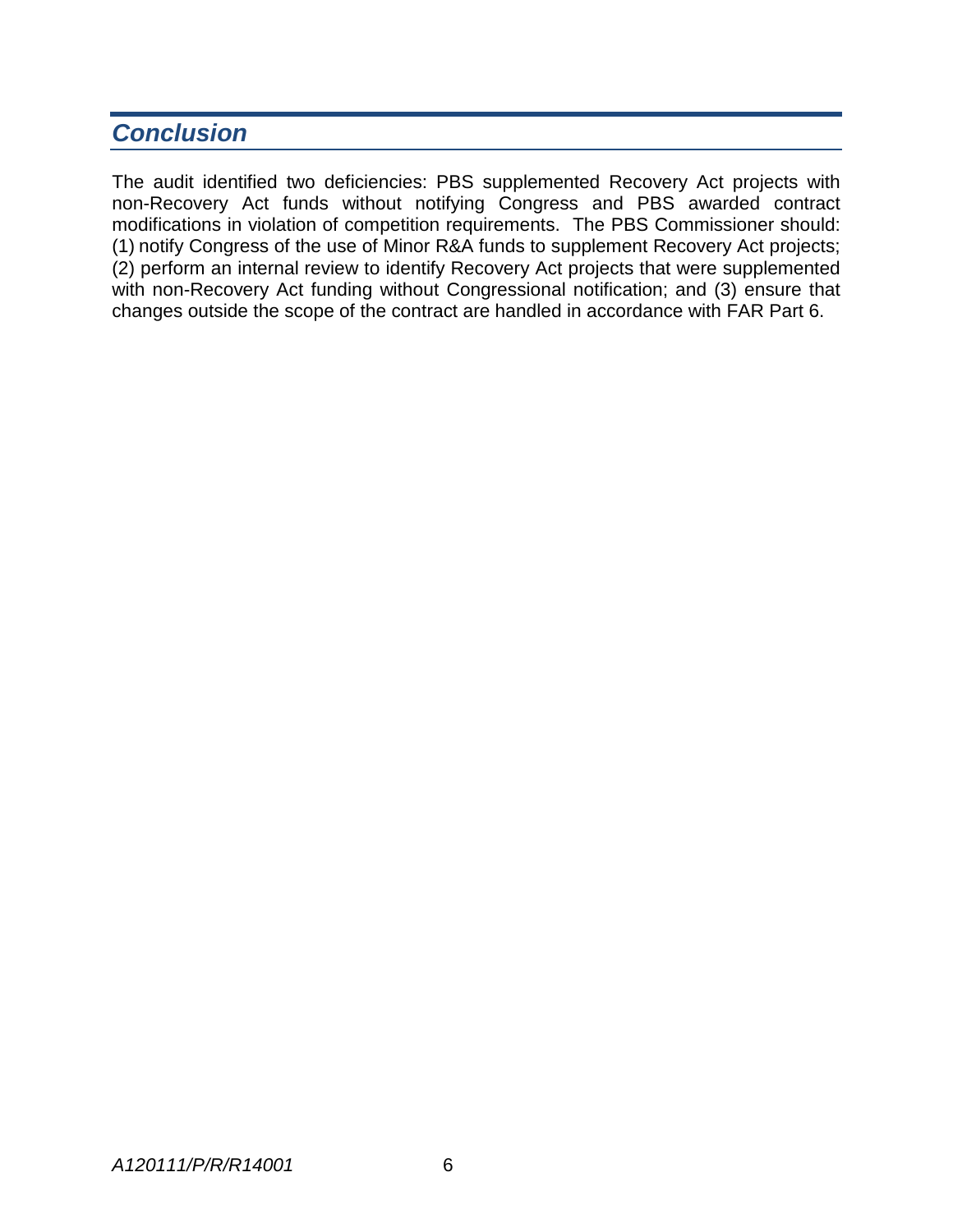## *Appendix A – Purpose, Scope, and Methodology*

## **Purpose**

The GSA OIG identified examples of PBS supplementing Recovery Act projects with non-Recovery Act funds during the *Audit of PBS's Major Construction and Modernization Projects Funded by the American Recovery and Reinvestment Act of*  2009. Two projects contained occurrences of supplemental funding.<sup>[6](#page-10-0)</sup> We initiated a separate audit focusing on supplemental funding of Recovery Act modernization projects based on these findings.

## **Scope**

Our audit focused on ten prospectus-level projects located within the Northeast and Caribbean, Mid-Atlantic, Great Lakes, Rocky Mountain, and Pacific Rim Regions. We selected our audit sample through data analysis of all Recovery Act Modernization Projects using the Financial Management Information System and the Federal Procurement Data System - Next Generation. This analysis identified Recovery Act projects with non-Recovery Act funded contract modifications. Our audit sample was judgmentally selected from this population.

## **Methodology**

To accomplish our objectives, we:

- Performed fieldwork in the Northeast and Caribbean, Mid-Atlantic, Great Lakes, Rocky Mountain, and Pacific Rim Regions;
- Interviewed GSA contracting and project staff;
- Reviewed and analyzed contract files for the ten projects in our audit sample; and
- Reviewed applicable guidance and regulations.

We conducted the audit between July 2012 and February 2013 in accordance with generally accepted government auditing standards. Those standards require that we plan and perform the audit to obtain sufficient, appropriate evidence to provide a reasonable basis for our findings and conclusions based on our audit objective. We believe that the evidence obtained provides a reasonable basis for our findings and conclusions based on our audit objective.

<span id="page-10-0"></span><sup>6</sup> *Recovery Act Report – Funding for Modifications 50 UN Plaza Renovation Project, Audit of PBS's Major Construction and Modernization Projects Funded by the American Recovery and Reinvestment Act of 2009*, Report Number A090172/P/R/R13003, March 27, 2013.

*Recovery Act Report – Improper Obligation of Construction Funds for the 1800 F Street Modernization Project, Audit of PBS's Major Construction and Modernization Projects Funded by the American Recovery and Reinvestment Act of 2009*, Report Number A090172/P/R/R12006, March 30, 2012.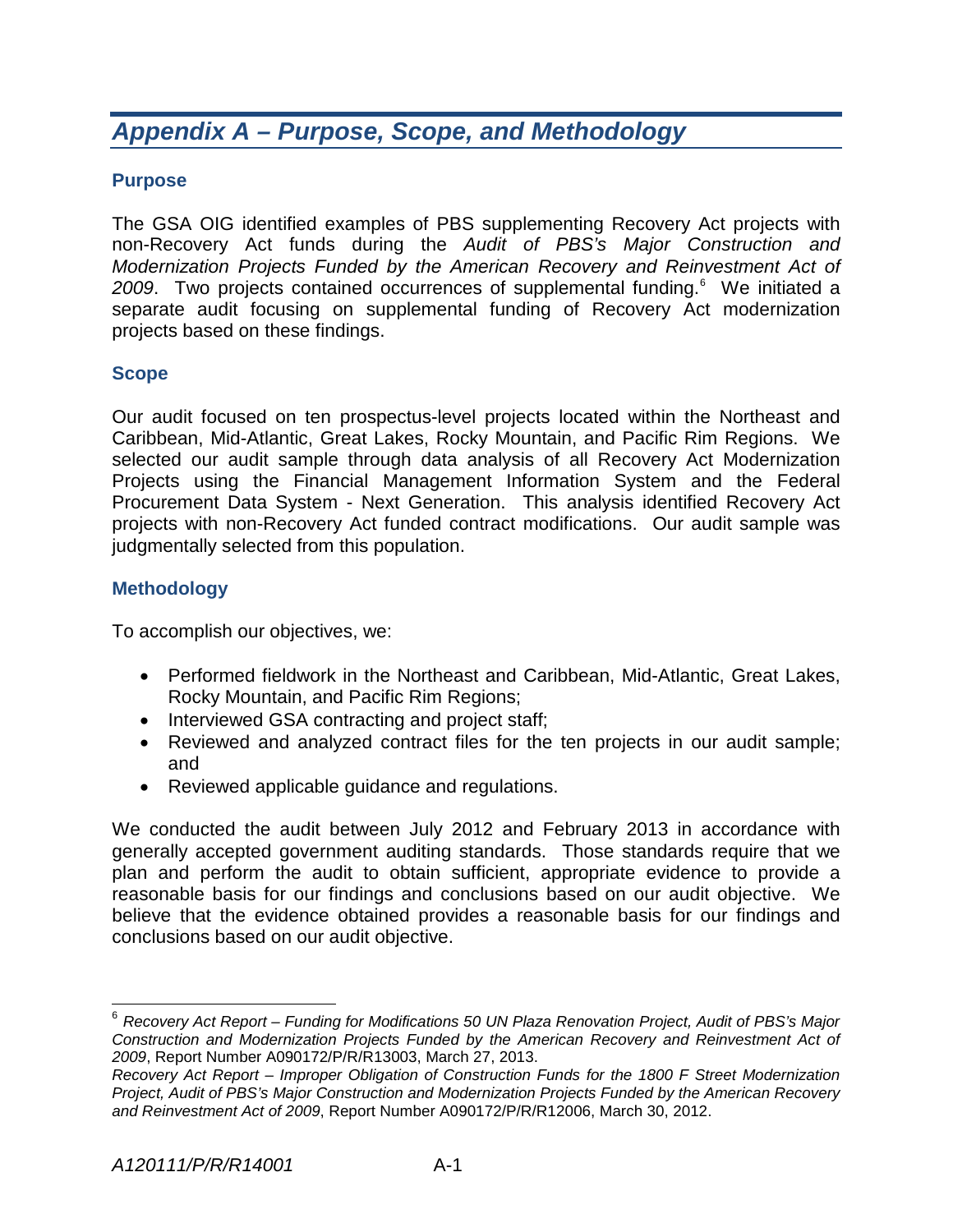## **Internal Controls**

As this work was performed under the continuing oversight of all GSA Recovery Act projects, management controls are currently under assessment. Only those management controls discussed in the report have been assessed.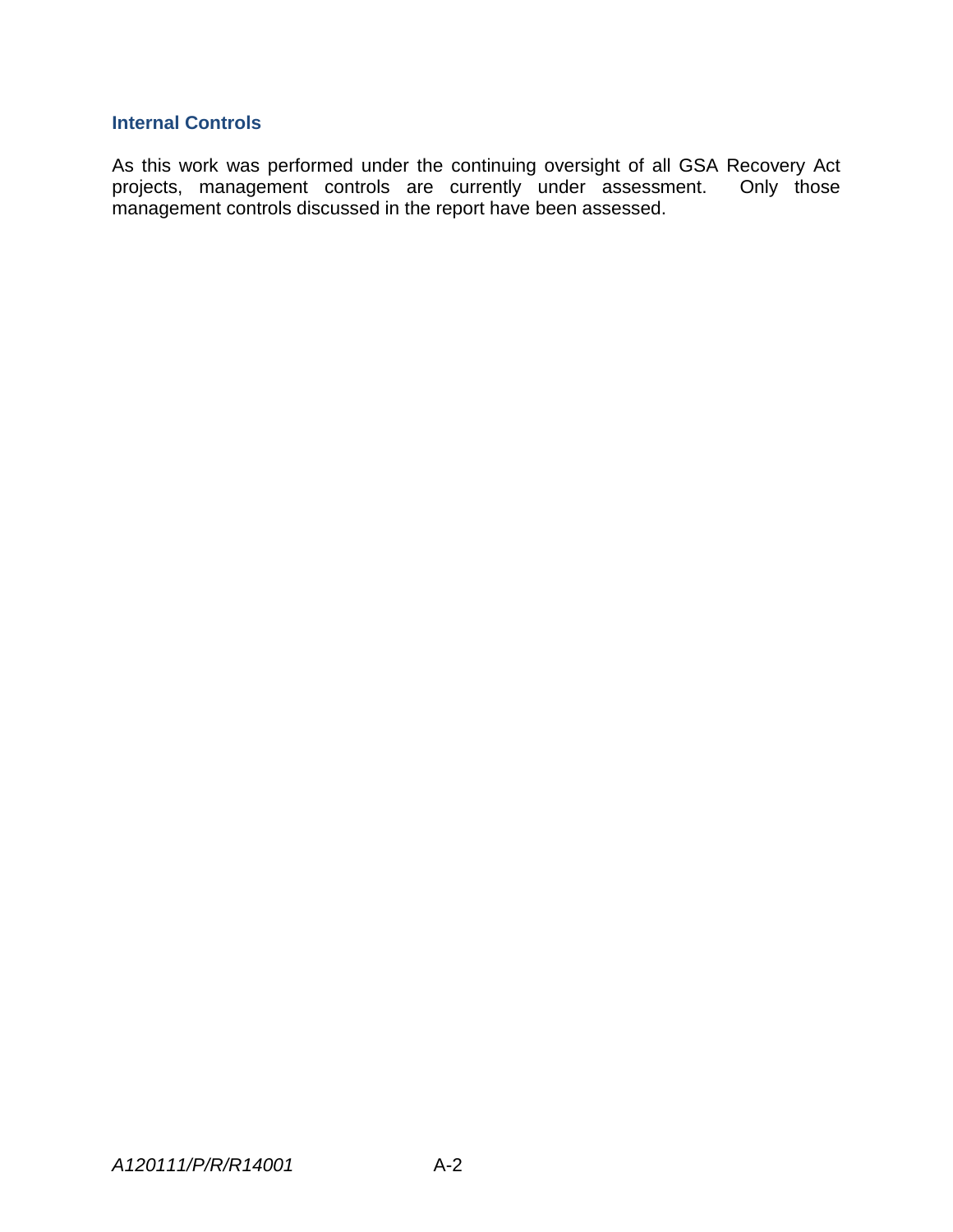## *Appendix B – Additional Finding 1 Modifications*

### **Finding 1 – PBS supplemented Recovery Act projects with non-Recovery Act funds without notifying Congress.**

#### Bishop Henry Whipple Federal Building

Modification PS16 for \$2,000,000 – This modification was for mechanical, electrical, and plumbing (MEP) maintenance. MEP work was not included in the original Recovery Act scope of work since the building was to be vacant during construction and MEP systems turned off. After award of the Recovery Act project a tenant decided to remain in the building during construction, which resulted in the need for the MEP systems to be functioning and maintained.

#### Cesar E. Chavez Memorial Building

Modification PO01 for \$4,575,486 – This modification used Minor R&A funds in the amount of \$783,931 for the demolition and replacement of the fire alarm system. The fire alarm system was included in the original request for offers as an option. The option was awarded shortly after the base contract. The fire alarm system was part of the original scope as this work was included in the initial request, the price was negotiated along with the base contract, and PBS intended to perform the work from the start of the project.

Modification PS45 for \$139,923 – This modification used Minor R&A funds for exterior site work to meet First Impression Program requirements and Interagency Security Committee Standards. Modification PS04, which established the scope of work, was funded by the Recovery Act. The price reasonableness determination for modification PS45 stated that the amount of \$139,923 covers the delta between modification PS04 of \$509,000 and the Independent Government Estimate of \$600,912.

Modification PS57 for \$1,034,000 – This modification used Minor R&A funds for tenant build-out that involved the installation of ceiling grid and tile. This modification is within scope since it is consistent with the work performed under the base contract option 5, which included ceiling replacement.

### Chicago Federal Center

Modification PS46 for \$379,651 – This modification was awarded for the installation of three guardhouses. Guardhouses were included in the initial competition for the Recovery Act project. However, due to budget limitations, the GSA project team de-scoped the guardhouses and used the funding for design errors and omissions. GSA Asset Management then decided to fund the installation of the three guardhouses with Minor R&A funds since the guardhouses were a priority.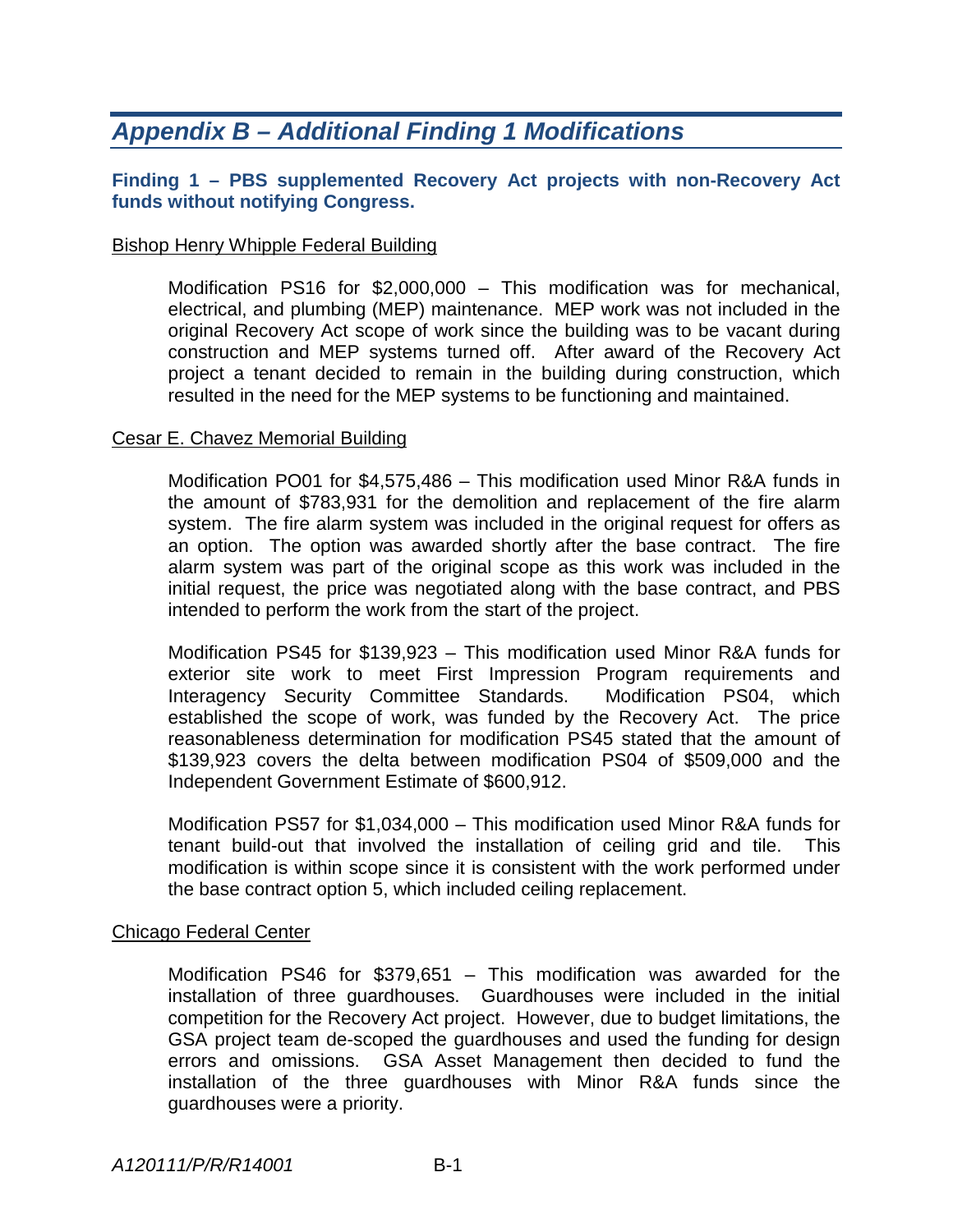### Huntington Federal Building

Modification PC14 for \$2,046,237 – This modification used Minor R&A funds for awarding multiple line items, including: utility relocation, pavement repairs, patch replacement of ceiling and carpet tiles, heating ventilation and air conditioning removal, asbestos abatement, basement build-out, and fire alarm replacement. This work is within scope since all of the work except the fire alarm replacement was referenced in the Recovery Act project's contract synopsis or request for proposals. Typically, fire and life safety systems are evaluated during project planning and incorporated into modernization projects. The need for the fire alarm replacement system was identified prior to the Recovery Act project but was not included in the Recovery Act project's scope of work.

## John C. Kluczynski Federal Building & U.S. Loop Post Office Facility

Modification PS51 for \$364,495 – This modification was awarded for the fire pump scope of work included in the Recovery Act project at the time of award. As the project progressed, this work was de-scoped from the Recovery Act scope of work in order to fund other changes. GSA Asset Management wanted this scope of work included in the project so Minor R&A funds were provided for the fire pump replacement. Modification PS51 de-scoped Recovery Act work and obligated Minor R&A funds for the same work.

### Prince Jonah Kuhio Kalanianaole U.S. Courthouse

Modification PS12 for \$650,000 – This modification was for labor, materials, equipment, and supervision to demolish an existing snack shop and rebuild a permanent snack shop. According to the contracting officer, the location of the current snack shop was to be used as a temporary security checkpoint during the construction of the new security pavilion. The plan was to close the snack shop during construction. Once the project was under construction, regional personnel determined that it was unacceptable to close the snack shop. Minor R&A funds were used to permanently move the snack shop. The Findings of Fact for Contract Modification for PS12 notes this as an unforeseen/differing condition within the scope of work.

### Richard H. Poff Federal Building

Modification PC09 for \$51,840 – This project used Minor R&A funding to increase the floor load capacity for floors 6 through 13. The contracting officer stated the full scope of this work became known after the project was started. Minor R&A funding was used so the floor load capacity problem could be corrected. The contract synopsis notes, "The proposed capital project will correct structural and systems deficiencies in the 34-year old building." While an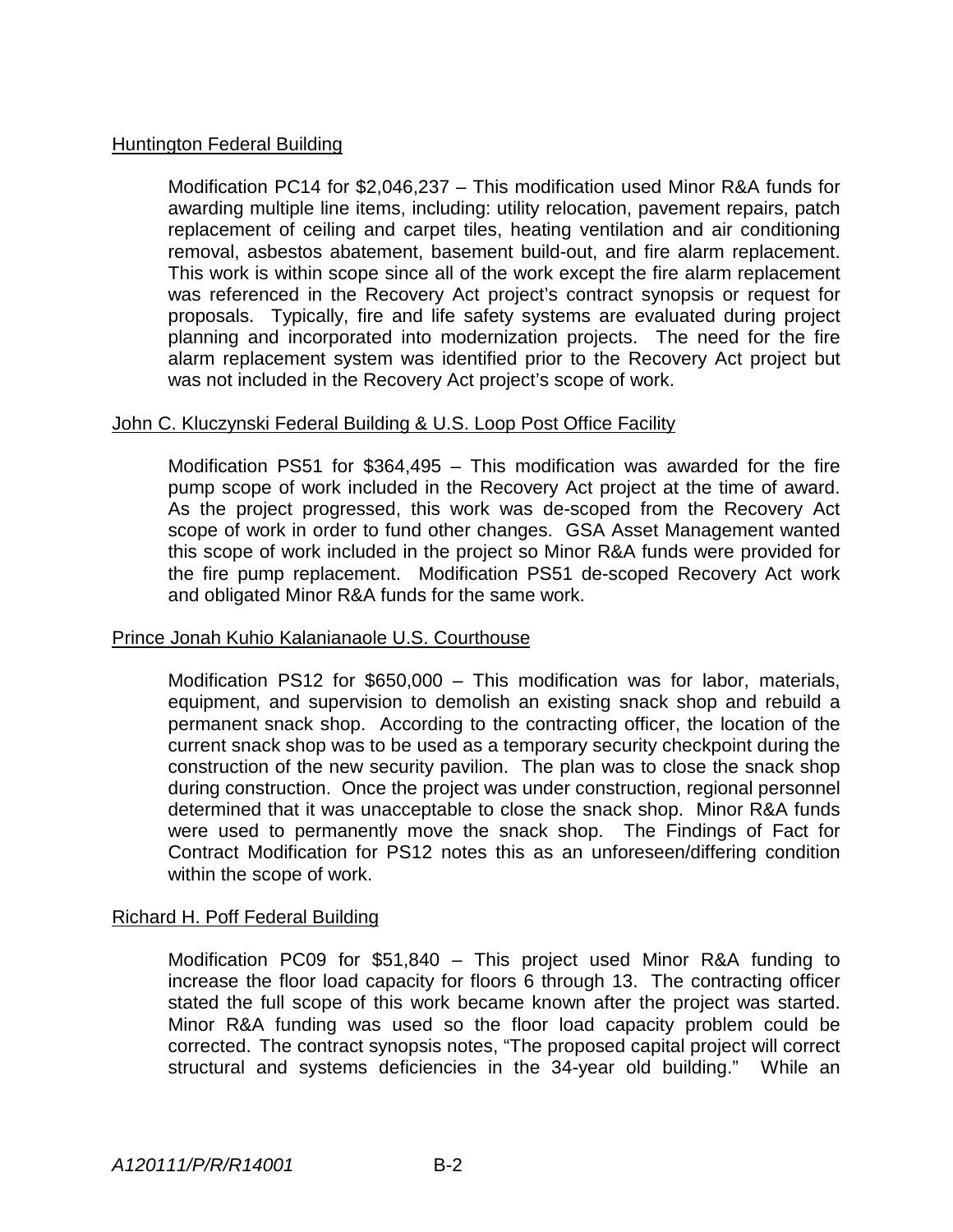unforeseen site condition at the time of project initiation, this work is within the scope of the Recovery Act project.

Modification PC12 for \$200,000 – This modification used Minor R&A funds to install upgrades to improve the safety and performance of the elevators. This work was not included in the Recovery Act contract awarded November 6, 2009. Based on numerous tenant complaints, PBS had an elevator study performed in June 2011, which identified the needed repairs. The contract synopsis notes, "The proposed capital project will correct structural and systems deficiencies in the 34-year old building."

#### Nazario Courthouse and Degetau Federal Office Building

Modification PS02 for \$39,428 and modification PO04 for \$197,660 (total amount \$237,088) – These modifications used Minor R&A funds for additional Construction Management services for a new courtroom and ancillary spaces in the Toledo Courthouse, which was to be used as swing space for the Nazario and Degetau project. The new courtroom and ancillary spaces were a line item in the Bridging/Design/Build contractor's base contract. The contracting officer stated that "The Toledo Swing Space Courtrooms were necessary to complete The Project *[Nazario and Degetau]*. Without the Toledo Swing Space Courtrooms, the Nazario Courthouse could not be renovated, therefore, this was one project." These two modifications were essential to the completion of the Recovery Act modernization project.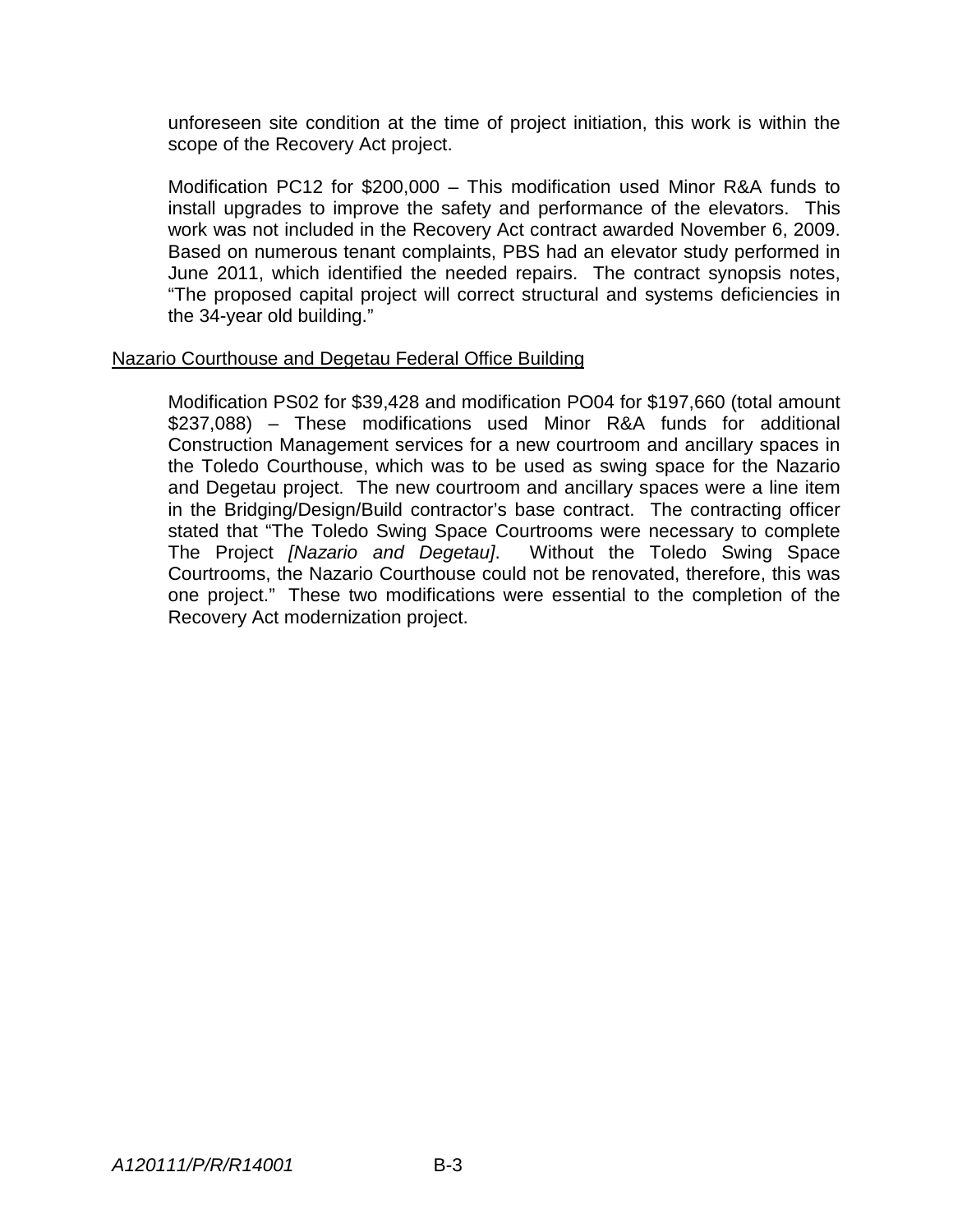# *Appendix C – Management Comments*

|                            | <b>GSA Public Buildings Service</b>                                                                                                                                                                                                                                                                                                                                                                                                                                                                                            |  |
|----------------------------|--------------------------------------------------------------------------------------------------------------------------------------------------------------------------------------------------------------------------------------------------------------------------------------------------------------------------------------------------------------------------------------------------------------------------------------------------------------------------------------------------------------------------------|--|
| MAR 0 4 2014               |                                                                                                                                                                                                                                                                                                                                                                                                                                                                                                                                |  |
|                            | MEMORANDUM FOR R. NICHOLAS GOCO<br>DEPUTY ASSISTANT INSPECTOR GENERAL FOR REAL<br>PROPERTY AUDITS (JA-R)                                                                                                                                                                                                                                                                                                                                                                                                                       |  |
| FROM:                      | DOROTHY ROBYN Altie I kg<br>COMMISSIONER (P)<br>PUBLIC BUILDINGS SERVICE                                                                                                                                                                                                                                                                                                                                                                                                                                                       |  |
| SUBJECT:                   | PBS Did Not Follow Internal Guidance for Congressional Office<br>of Inspector General (OIG) Draft Report Notification and<br>Violated Competition Requirements When Supplementing<br>Funding of Recovery Act Projects (A120111-2)                                                                                                                                                                                                                                                                                              |  |
| that the PBS Commissioner: | The Public Buildings Service (PBS) appreciates the opportunity to comment on the draft<br>report and concurs with its findings and recommendations. The report recommends                                                                                                                                                                                                                                                                                                                                                      |  |
| funding.                   | 1. Notify Congress of the use of minor repairs and alterations funds (BA54) to<br>supplement Recovery Act projects.<br>2. Perform an internal review to identify Recovery Act projects that PBS<br>supplemented with non-Recovery Act funds without congressional<br>notification and notify Congress of any additional projects with supplemental<br>3. Ensure that changes outside the scope of the contract are handled in<br>accordance with Federal Acquisition Regulation Part 6.                                        |  |
|                            | In response to recommendations 1 and 2, the PBS Office of Design and Construction<br>will perform an internal review to identify Recovery Act projects that PBS supplemented<br>with BA54 funds without congressional notification, and will report all such instances of<br>non-Recovery Act expenditures in the next PBS Recovery Spend Plan. In response to<br>recommendation 3, the PBS Office of Acquisition Management will issue a<br>reminder regarding the requirements of the Federal Acquisition Regulation Part 6. |  |
|                            | Should you or your staff have questions, please contact Matt Radford, Director of<br>Program Management, Office of Design and Construction, at (202) 219-0906.                                                                                                                                                                                                                                                                                                                                                                 |  |
|                            |                                                                                                                                                                                                                                                                                                                                                                                                                                                                                                                                |  |
|                            | U.S. General Services Administration<br>1800 F Street, NW<br>Washington, DC 20405-0002                                                                                                                                                                                                                                                                                                                                                                                                                                         |  |
|                            | www.gsa.gov                                                                                                                                                                                                                                                                                                                                                                                                                                                                                                                    |  |
|                            |                                                                                                                                                                                                                                                                                                                                                                                                                                                                                                                                |  |